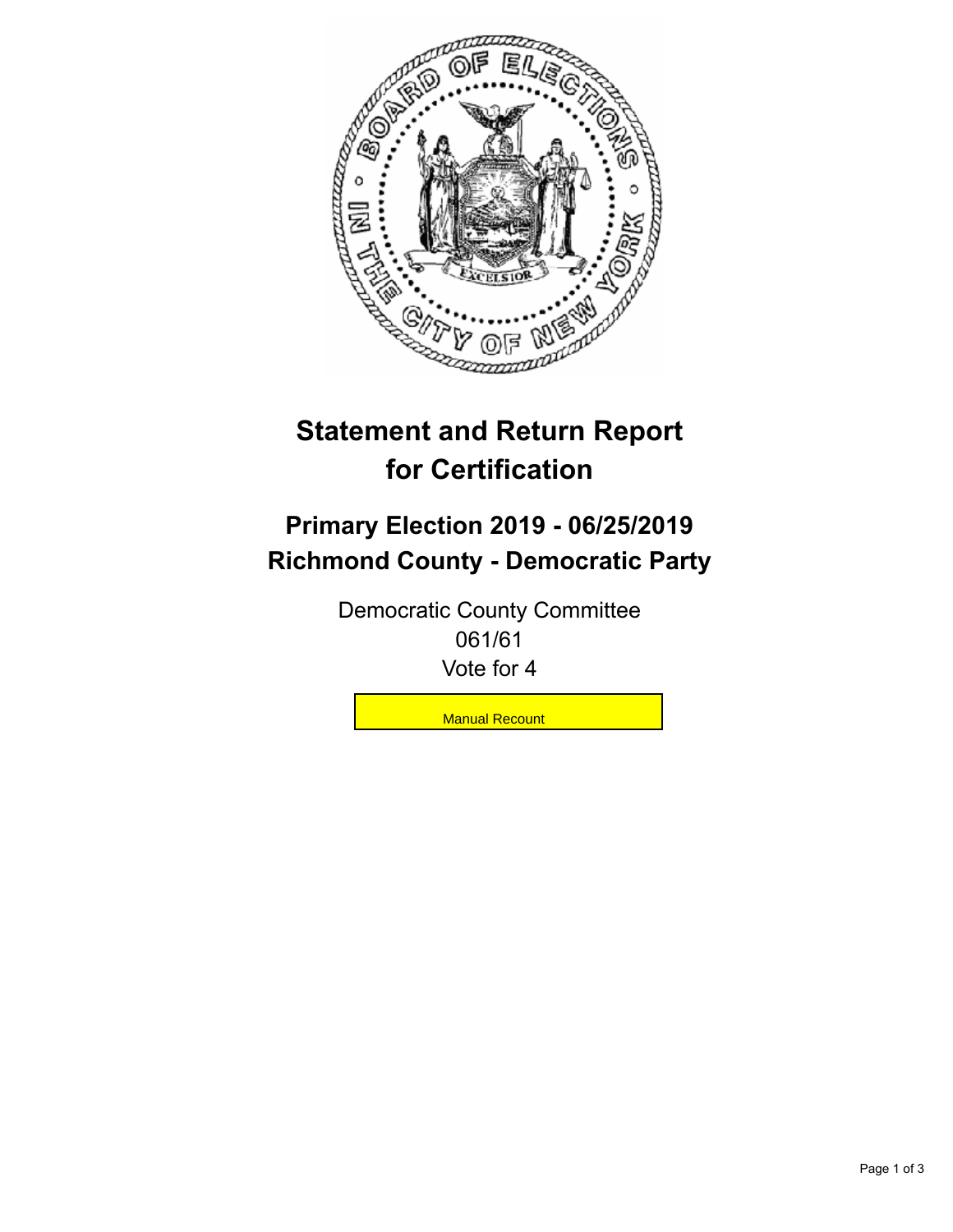

## **Assembly District 61**

| <b>PUBLIC COUNTER</b>                                    | 23       |
|----------------------------------------------------------|----------|
| <b>MANUALLY COUNTED EMERGENCY</b>                        | 0        |
| ABSENTEE / MILITARY                                      | 3        |
| AFFIDAVIT                                                | $\Omega$ |
| <b>Total Ballots</b>                                     | 26       |
| Less - Inapplicable Federal/Special Presidential Ballots | 0        |
| <b>Total Applicable Ballots</b>                          | 26       |
| DAVON A. WILLIAMS                                        | 7        |
| <b>SHARDE PATRICE THOMAS</b>                             | 6        |
| AUBREY E. SAUNDERS                                       | 11       |
| OMOLARA JOHNSON                                          | 12       |
| <b>BOBBY DIGI OLISA</b>                                  | 15       |
| <b>SAMAN MAHMOOD</b>                                     | 13       |
| <b>Total Votes</b>                                       | 64       |
| Unrecorded                                               | 40       |